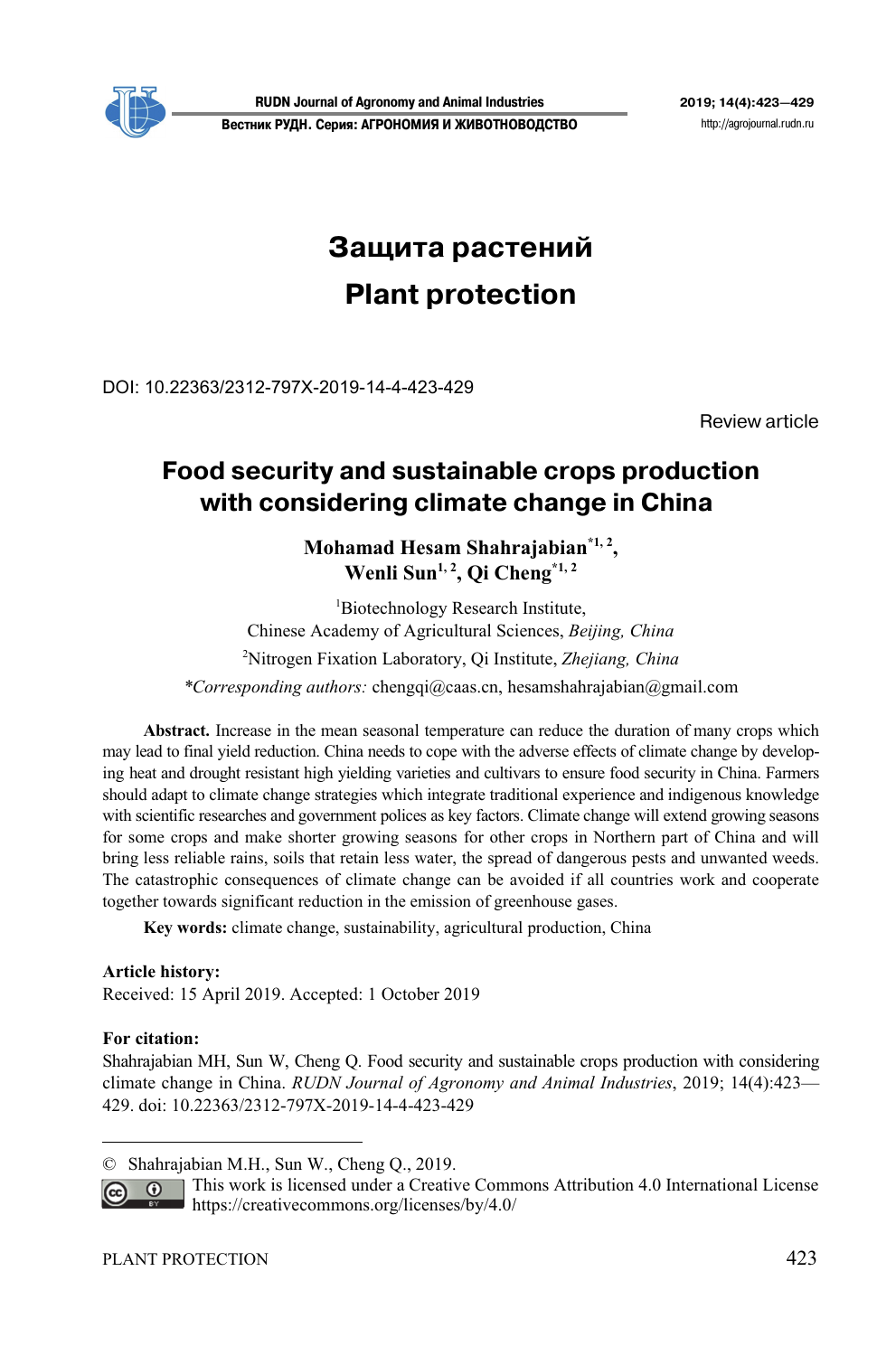#### **Introduction**

China encompasses various climate regimes from northern boreal to southern tropical and from western arid to eastern and southern humid climate zones. China has played a crucial role in advancing key elements of the foundations for future development and the global agenda by taking major steps to advance international cooperation, especially on climate change.

### **Materials and methods**

This short communication included randomized control experiments, review articles, observational and analytical designs which have been surveyed in Google Scholar, Scopus, Research Gate and PubMed by using keywords including climate change, sustainability and its influence on agricultural production in China. All relevant papers in both English and Chinese language were searched. All authors screened the articles first by reviewing related titles, then abstracted and after that going through the whole manuscripts.

### **Results and discussion**

The climate change scenarios considered in their study, agricultural net revenues would increase in most regions of China, except for the Northwest, the Southwest and parts of the Northeast, as a result of the projected increase in temperatures and precipitation levels. Li et al. [1] found that the climate change has a universally negative effect on Chinese agriculture and implies that a higher flexibility of maize producing timing and a better regional adaptation to climate change in Southwest region could offset or even to outweigh the potential reduction of maize production in Northeast region. Chen et al. [2] revealed that climate change would have major negative impacts on crop production, particularly for wheat in northern China, rice in South China and maize across the major cultivation areas due to a decrease in crop growth duration and an increase in extreme events. Tao and Zhang [3] concluded that a moderate increase in mean temperature and the increase in solar radiation would promote the yield increase by enhancing crop canopy photosynthesis and consequently biomass accumulation and yield. Zhu et al. [4] mentioned that a question relevant for the world as a whole is how the development of Chinese food consumption and production, given future socio-economic changes and climate change, will impact on the country' s net crop trade and related net virtual water trade. Wang et al. [5] stated that the increase in effective irrigation by upgrading the irrigation system would help to maintain the current production of maize level, but in the long run, the maize cultivars need to be introduced in line with the future warming climate. In order to sustain agriculture industry, the Chinese government should take measures on environmental pollution and degradation, climate change and replace with new policies with the environment and ecology-friendly agricultural technologies. Li et al. [6] reported that western China was the most vulnerable area, where climate sensitive dry land agriculture was the primary economic activity. The Loess Plateau is a home to an estimated population upwards of 108 million, of which more than 70% are reported to be living and working in agricultural areas. Notable climate change has been observed on the Loess Plateau in recent decades, with air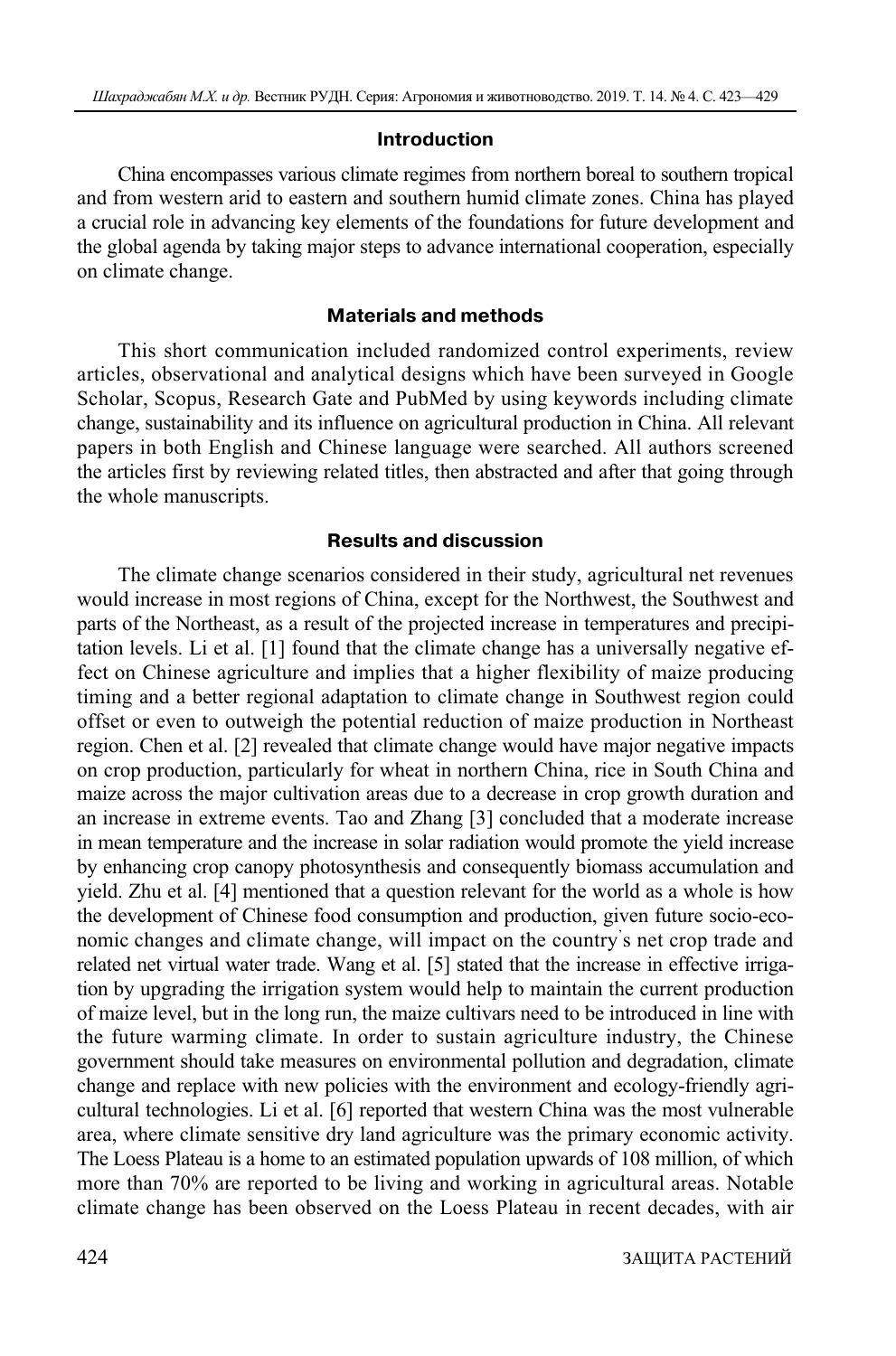temperature rising by 0.6 °С and annual precipitation decreasing by 3 mm per decade. Jiahua et al. [7] concluded that was is necessary to clarify development-oriented and incremental adaptation to climate change in China. Li et al. [8] explained that the expansion of maize was closely related to warming, although some variation in the distribution was noticed across zones in relation to the warming, indicating that maize in northeast of China have adapted successfully to the climate change. Yan et al. [9] claimed that by 2030, climate change was projected to increase water supply and demand gap for irrigation in Northeast China, and due to the increase in water scarcity, irrigated areas would decrease, and the cropping pattern would be adjusted by increasing maize sown areas and decreasing rice sown areas, and as a result, the total output of crops and profits would clearly be reduced. Wang et al. [5] reported that the government' s major efforts should be in the developing new technologies, reforming extension system and enhancing institutional capacity, and farmers should adapt to climate change, but their adaptation measures can not fully offset the negative impacts of climate change. Options for adaptation to climate change include no action and accepting crop loss associated with the reduction in evapotranspiration or breeding new cultivars that would maintain or increase crop productivity and result in an increase in evapotranspiration. Chen et al. [10] found recently that climate change negatively impacted corn and soybean yield; they also stated that the effects of climate change on corn and soybean yields followed an inverse U shape, increasing up to a key temperature threshold and then decreasing thereafter, with thresholds of an average growing season temperature at 29 °С for corn and at 28 °С for soybeans. Wang et al. [11] mentioned the impacts of climate on Hunan Province crop yields, decomposing effects into three components: trends, annual fluctuations, and extreme events. Kan et al. [12] proved that climate change was expected to have a positive impact on the growth of Chinese fir in the Fujian region of China. Guo et al. [13] indicated that, warming of climate in Northeast China was expected to impact negatively spring maize production, especially in Liaoning province; in their view, spring maize cultivation would likely need to shift northward and expand eastward to make efficient use of future agricultural climatic resources. Ecosystems in northern and western parts of China are more vulnerable to climate changes than those in eastern China, while ecosystems in the east are more vulnerable to land use changes other than climate changes. Cropping systems based on biodiversity and sustainable soil management and using less chemical inputs could result in a satisfying compromise between food production, adaptation and mitigation to climate change. Future climate change may have very different effects from the past climate change since future climate changes are expected to be much larger. Considering climate change and population growth, water shortages will become more serious in northern areas such as Qinghai, Shanxi, Shaanxi, Ningxia, Xinjiang and Gansu. Guo et al. [14] noticed that the climate change had a significant adverse impact on climatic potential productivity of maize from 1961 to 2010 in China. According to Yu et al. [15] research, the rice yields in China are predicted to decrease in the 2040s by 0.22 t/ha due to climate change, to increase by 0.44 t/ha due to a constant growing season and to increase by 1.65 t/ha due to CO<sub>2</sub> fertilization. They do believe that the benefits of crop adaptation would completely offset the negative impact of climate change. Advanced inter-regional contracts and cooperation of policies to stabilize regional agricultural labour force could be

PLANT PROTECTION 425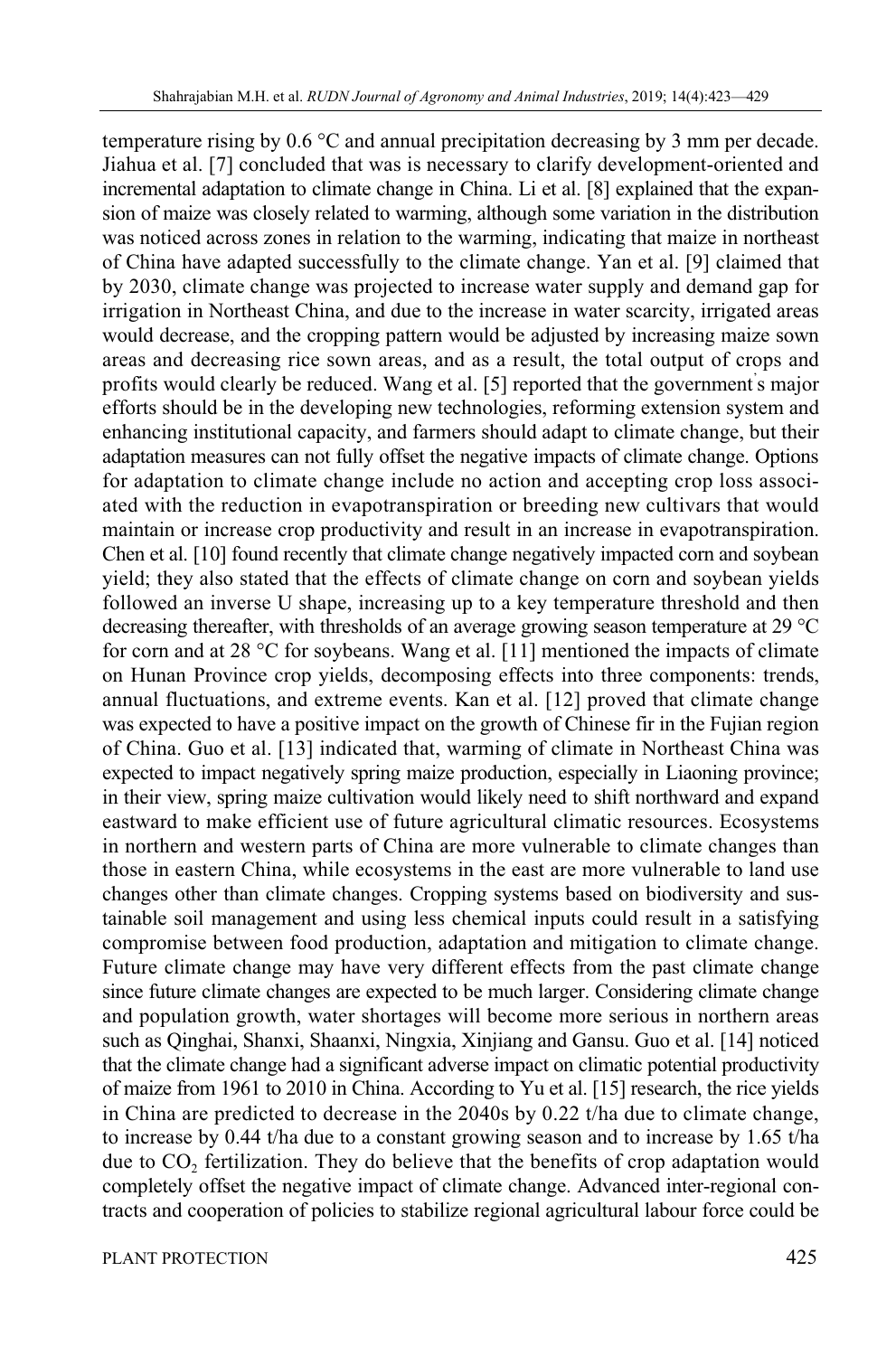a cost-efficient risk mitigation strategy to mitigate the potential reduction of overall national maize production [16—26]. China' s surface air temperature will continue to rise, with northern areas set to experience a greater increase than those in the south. Precipitation variability will increase, and extreme weather events will intensify. Extreme cold spells will begin to decline in China, whilst extreme hot weather will increase. The northeastern, northern and north-western parts of China will experience hotter and drier summers, displaying clear signs of aridification. On the other hand, Central, eastern and southern China will experience markedly wetter summers but drier winters. Drier winters will be especially noticeable in southern China where summer floods and winter droughts will occur alternately. It remains necessary for local farmers to build a system of adaptive climate change strategies that combines traditional experience and indigenous knowledge with scientific researches and government polices as key factors.

# **Conclusions**

As China is a leader in shaping the global agenda of sustainable development and managing climate change, it can be also an important leader in driving forward the new growth to overcome poverty, confront climate change and address natural resource and environmental challenges. Climate change may cause reduction in crop yields and agricultural productivity, increase cost of food distribution, increase pest attacks, limit the availability of water, exacerbate the drought periods, reduce soil fertility, decrease livestock productivity and increase production cost, decrease health profile population, and increase tensions and conflict in different regions. Some activities like agricultural activities such as rice production, synthetic fertiliser use, livestock rearing, change in land use patterns such as deforestation and waste disposal have contributed to the increased atmospheric concentration of greenhouse gases. Climate change can lead to discern potential regional imbalances between supply and demand of agricultural products. With increasing of negative influence of climate change on agricultural production, a crop yield may decline which can lead to increase in agricultural product prices and finally, it may cause malnutrition. Strategies such as water-saving plans, water rationing and recycling of contaminated water with engineering projects can be implemented in China. Although, climate change may bring both positive and negative effects on agricultural production in China, but negative influence tend to dominate. Agricultural crop production systems are extremely sensitive to climate changes such as changes in temperature and precipitation which can lead to increase in number of pests and diseases, thereby reducing harvest index and finally affects the food security of Asian countries, especially China. Improving water productivity and keep sustainable relations with environment may decrease the adverse effect of climate change. In future, China should reduce the pressure on land and the resulting greenhouse gas emissions. The global cooperation is important for China to cope with the adverse impacts of climate change on food security and safety. Developing a strategy for food security may enhance availability through various climate agricultural responses and enhance sources for progress. The future researches in China should be for a better understanding of the responses of crops to changes in climate and influence of climate change on agricultural products, diseases, pests, and atmospheric constituents.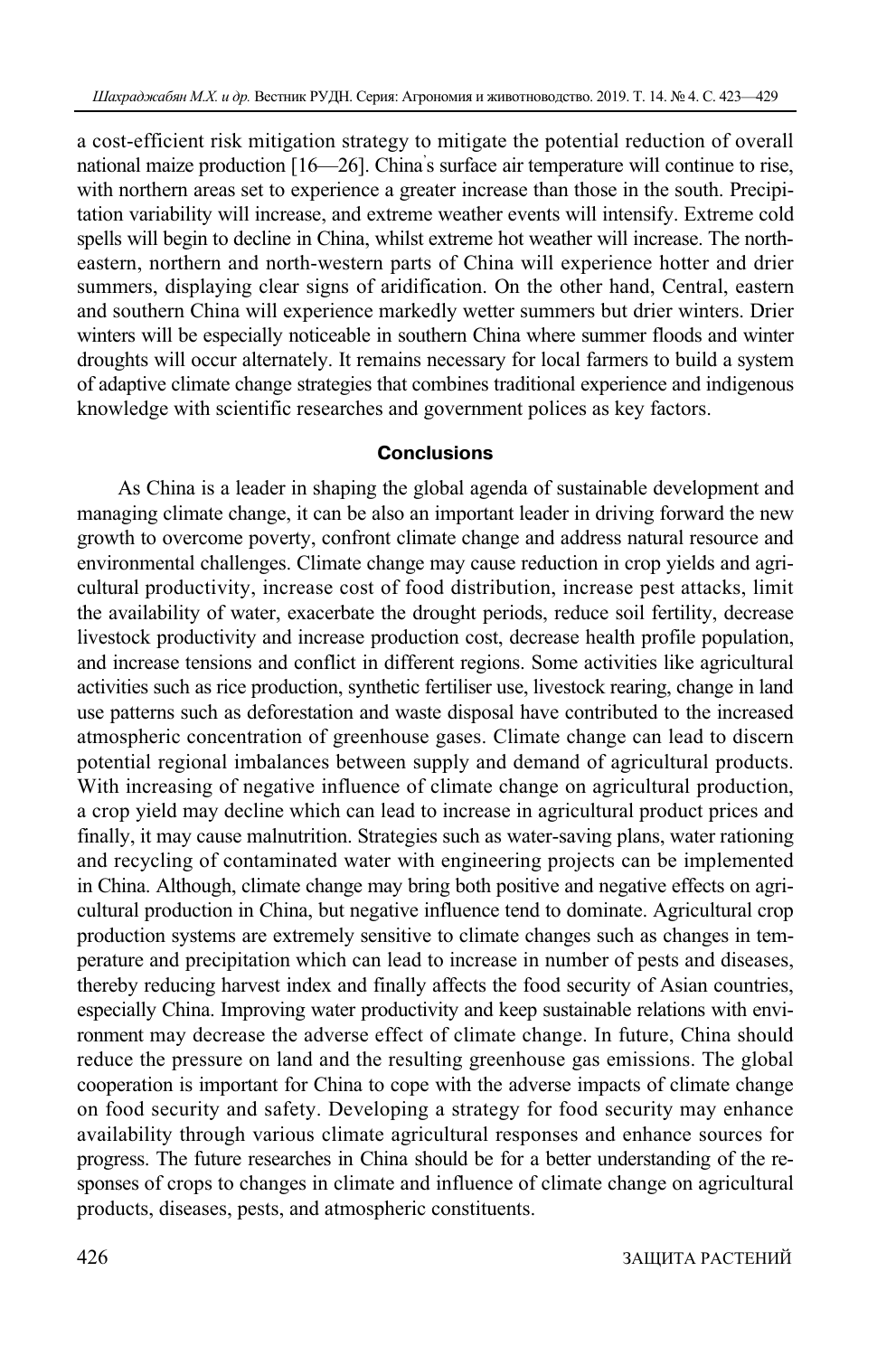# **References**

- 1. Li X, Takahashi T, Suzuki N, Kaiser HM. Impact of climate change on maize production in Northeast and Southwest China and risk mitigation strategies. *APCBEE Procedia*. 2014; 8:11—20. doi: 10.1016/j.apcbee.2014.01.073
- 2. Chen Y, Zhang Z, Tao F. Impacts of climate change and climate extremes on major crops productivity in China at a global warming of 1.5 and 2.0 °С. *Earth System Dynamics*. 2018; 9(2):543—562. doi: 10.5194/esd-9-543-2018
- 3. Tao F, Zhang Z. Climate change, wheat productivity and water use in the North China Plain: A new super-ensemble-based probabilistic projection. *Agricultural and Forest Meteorology*. 2013; 170:146—165. doi: 10.1016/j.agrformet.2011.10.003
- 4. Zhuo L, Mekonnen MM, Hoekstra AY. Consumptive water footprint and virtual water trade scenarios for China- with a focus on crop production, consumption and trade. *Environment International*. 2016; 94:211—223. doi: 10.1016/j.envint.2016.05.019
- 5. Wang JX, Huang JK, Yang J. (2014). Overview of impacts of climate change and adaptation in China' s agriculture. *Journal of Integrative Agriculture*. 2014; 13(1):1—17. doi: 10.1016/s2095- 3119(13)60588-2
- 6. Li X, Philp J, Cremades R, Roberts A, He L, Li L, Yu Q. Agricultural vulnerability over the Chinese Loess Plateau in response to climate change: Exposure, sensitivity, and adaptive capacity. *The Royal Swedish Academy of Sciences*. 2015; 45(3):350—360. doi: 10.1007/s13280- 015-0727-8
- 7. Jiahua P, Yan Z, Markandya A. Adaptation approaches to climate change in China: an operational framework. *Economia Agraria y Recursos Naturales*. 2011; 11(1):99—112. doi: 10.7201/earn.2011.01.05
- 8. Li Z, Tan J, Tang P, Chen H, Zhang I, Liu H, Wu W, Tang H, Yang P, Liu Z. Spatial distribution of maize in response to climate change in northeast China during 1980—2010. *Journal of Geographical Sciences*. 2016; 26(1):3—14. doi: 10.1007/s11442-016-1250-y
- 9. Yan T, Wang J, Huang J, Xie W, Zhu T. The impacts of climate change on irrigation and crop production in Northeast China and implications for energy use and GHG emission. *Proc. IAHS*. 2018; 379:301—311. doi: 10.5194/piahs-379-301-2018
- 10. Chen S, Chen X, Xu J. Impacts of climate change on agriculture: Evidence from China. *Journal of Environmental Economics and Management*. 2016; 76:105—124. doi: 10.1016/j.jeem.2015.01.005
- 11. Wang Z, Shi P, Zhang Z, Meng Y, Luan Y, Wang J. Separating out the influence of climatic trend, fluctuations, and extreme events on crop yield: A case study in Hunan Province, China. *Clim. Dyn*. 2018; 51(11—12):4469—4487. doi: 10.1007/s00382-017-3831-6
- 12. Kang H, Seely B, Wang G, Cai Y, Innes J, Zheng D, Chen P, Wang T. Simulating the impact of climate change on the growth of Chinese fir plantations in Fujian province, China. *New Zealand Journal of Forestry Science*. 2017; 47:20. doi: 10.1186/s40490-017-0102-6
- 13. Guo J, Zhao J, Yuan B, Ye M. Evaluation of agricultural climatic resource utilization during spring maize cultivation in Northeast China under climate change. *Acta Meteorologica Sinica*. 2013; 27(5):758—768. doi: 10.1007/s13351-013-0508-x
- 14. Guo J, Zhao J, Wu D, Mu J, Xu Y. Attribution of maize yield increase in China to climate change and technological advancement between 1980 and 2010. *Journal of Meteorological Research*. 2014; 28(6):1168—1181. doi: 10.1007/s13351-014-4002-x
- 15. Yu Y, Zhang W, Huang Y. Impact assessment of climate change, carbon dioxide fertilization and constant growing season on rice yields in China. *Climatic Change*. 2014; 124(4):763—775. doi: 10.1007/s10584-014-1129-9
- 16. Shahrajabian MH, Wenli S, Qi C. The power of natural Chinese medicine, ginger and ginseng root in an organic life. *Middle-East Journal of Scientific Research*. 2019; 27(1):64—71. doi: 10.5829/idosi.mejsr.2019.64.71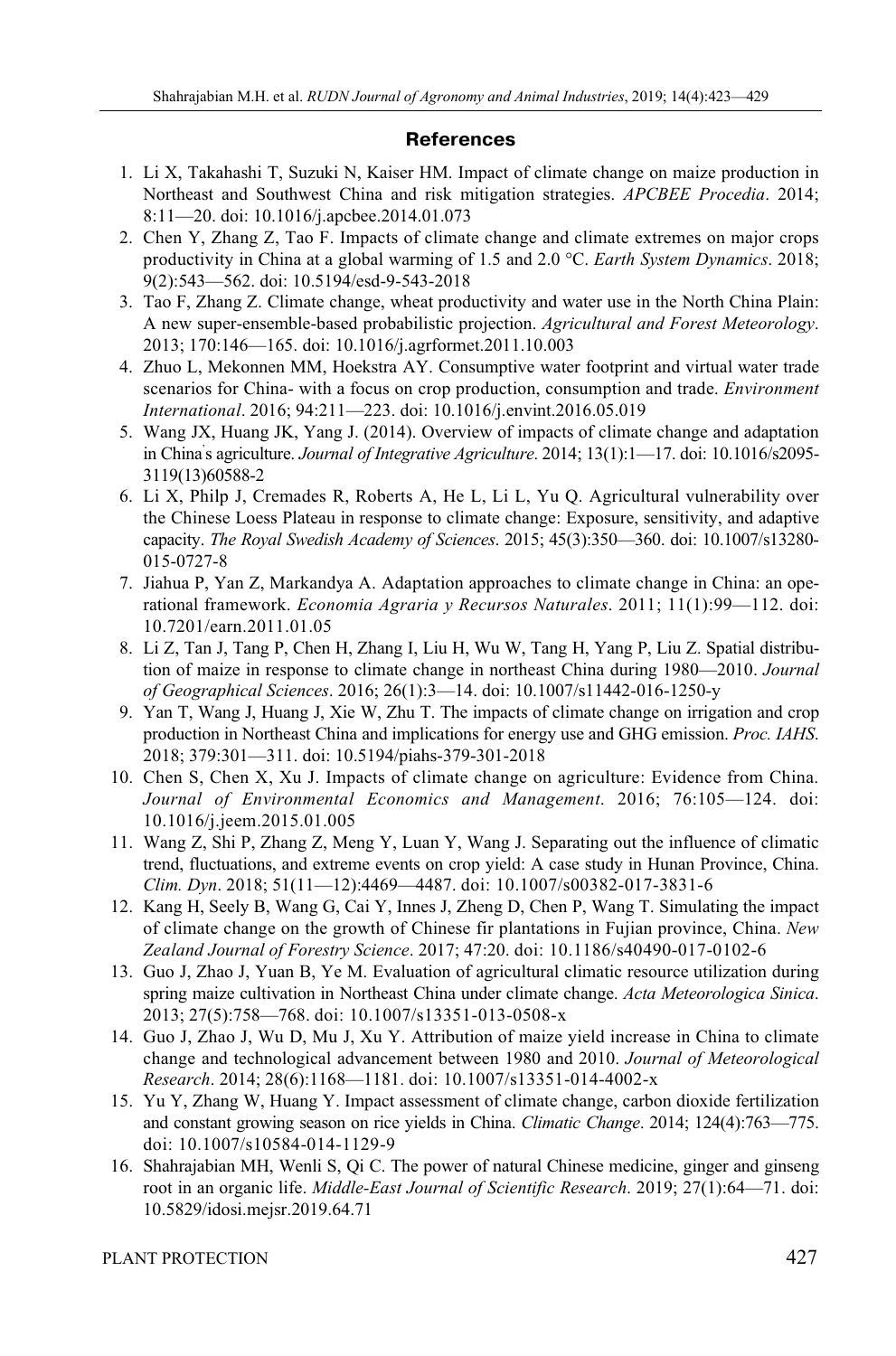- 17. Shahrajabian MH, Wenli S, Qi C. A review of goji berry (*Lycium barbarum*) in traditional Chinese medicine as a promising organic superfood and superfruit in modern industry. *Academia Journal of Medicinal Plant*. 2018; 6(12): 437—445. doi: 10.15413/ajmp.2018.0186
- 18. Shahrajabian MH, Soleymani A, Ogbaji PO, Xue X. Impact of different irrigation managements on soil water consumption, grain yield, seed protein, phosphorus and potassium of winter wheat. *Cercetari Agronomice in Moldova*. 2017; 50(3):5—13. doi: 10.1515/cerce-2017-0021
- 19. Shahrajabian MH, Soleymani A. A lysimeter study, a unique tool for botanists, agronomists and other plant scientists. *Asian Research Journal of Agriculture*. 2017; 4(2):1—9. doi: 10.9734/ARJA/2017/32492
- 20. Shahrajabian MH, Soleymani A, Ogbaji PO, Xue X. Survey on qualitative and quantitative traits of winter wheat under different irrigation treatments using weighing lysimeter in north China plain. *International Journal of Plant & Soil Science*. 2017; 15(4):1—11. doi: 10.9734/IJPSS/2017/32778
- 21. Ogbaji PO, Shahrajabian MH, Xue X. Changes in germination and primarily growth of three cultivars of tomato under diatomite and soil materials in auto-irrigation system. *International Journal of Biology*. 2013; 5(3):80—84. doi: 10.5539/ijb.v5n3p80
- 22. Shahrajabian MH, Xue X, Soleymani A, Ogbaji PO, Hu Y. Evaluation of physiological indices of winter wheat under different irrigation treatments using weighing lysimeter. *International Journal of Farming and Allied Sciences*. 2013; 2(24):1192—1197.
- 23. Shahrajabian MH, Sun W, Cheng Q. The influence of traditional Iranian and Chinese medicine on western and Islamic countries. *Asian Journal of Medical and Biological Research*. 2019; 5(2):94—99. doi: 10.3329/ajmbr.v5i2.42490
- 24. Shahrajabian MH, Sun W, Cheng Q. Clinical aspects and health benefits of ginger (*Zingiber officinale*) in both traditional Chinese medicine and modern industry. *Acta Agriculturae Scandinavica, Section B-Soil & Plant Science*. 2019; 69(6):546—556. doi: 10.1080/09064710.2019.1606930
- 25. Shahrajabian MH, Sun W, Cheng Q. A review of ginseng species in different regions as a multipurpose herb in traditional Chinese medicine, modern herbology and pharmacological science. *Journal of Medicinal Plants Research*. 2019; 13(10):213—226. doi: 10.5897/JMPR2019.6731
- 26. Shahrajabian MH, Sun W, Cheng Q. Modern pharmacological actions of Longan fruits and their usages in traditional herbal remedies. *Journal of Medicinal Plants Studies*. 2019; 7(4):179—185.

# **About authors:**

*Shahrajabian Mohamad Hesam* — Doctor of Philosophy, Biotechnology Research Institute, Chinese Academy of Agricultural Sciences, Beijing, 100081, China; Nitrogen Fixation Laboratory, Qi Institute, Building C4, No.555 Chuangye Road, Jiaxing 314000, Zhejiang, China; e-mail: hesamshahrajabian@gmail.com

*Sun Wenli* — Biotechnology Research Institute, Chinese Academy of Agricultural Sciences, Beijing, 100081, China; Nitrogen Fixation Laboratory, Qi Institute, Building C4, No. 555 Chuangye Road, Jiaxing 314000, Zhejiang, China

*Cheng Qi* — Doctor of Philosophy, Biotechnology Research Institute, Chinese Academy of Agricultural Sciences, Beijing, 100081, China; Nitrogen Fixation Laboratory, Qi Institute, Building C4, No. 555 Chuangye Road, Jiaxing 314000, Zhejiang, China; e-mail: chengqi@caas.cn